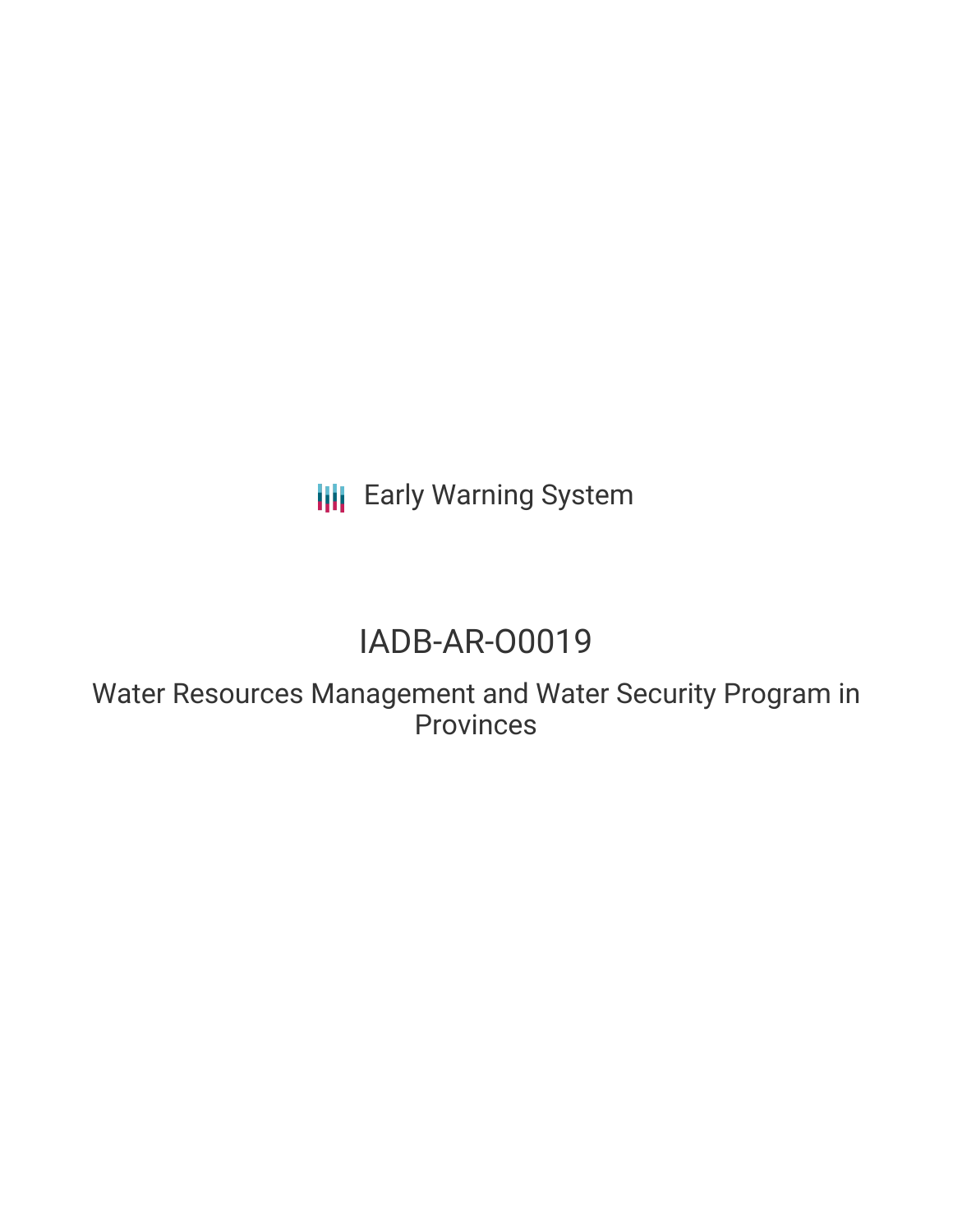

# **Quick Facts**

| <b>Countries</b>               | Argentina                                     |
|--------------------------------|-----------------------------------------------|
| <b>Financial Institutions</b>  | Inter-American Development Bank (IADB)        |
| <b>Status</b>                  | Proposed                                      |
| <b>Bank Risk Rating</b>        | U                                             |
| <b>Borrower</b>                | Government of Argentina                       |
| <b>Sectors</b>                 | Climate and Environment, Water and Sanitation |
| <b>Investment Type(s)</b>      | Loan                                          |
| <b>Investment Amount (USD)</b> | \$775.00 million                              |
| <b>Project Cost (USD)</b>      | \$775.00 million                              |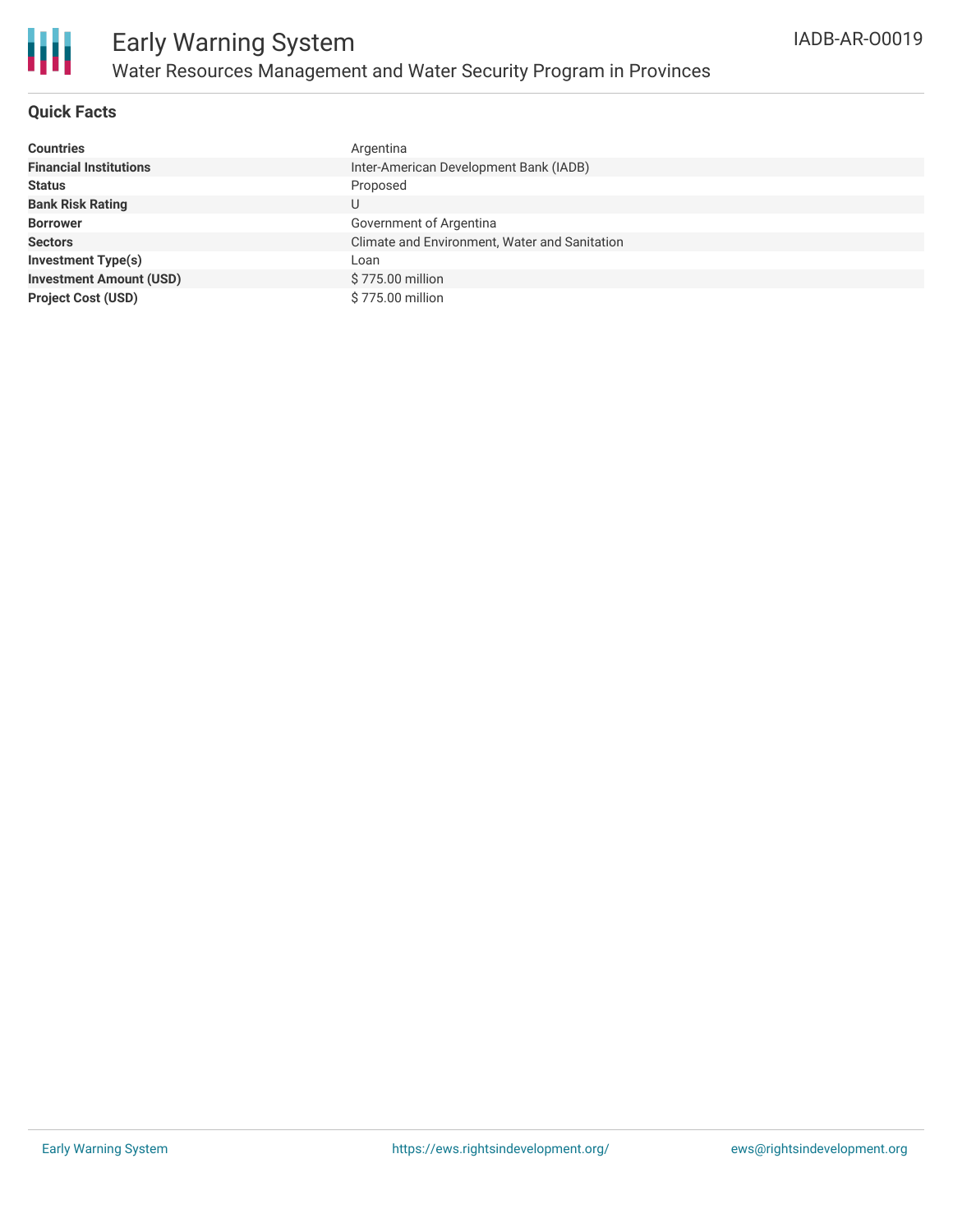

# **Project Description**

According to the Bank´s website, the objective of the project is to increase water availability and resilience to climate change risks in priority watersheds, under a multipurpose use approach, mainly for human consumption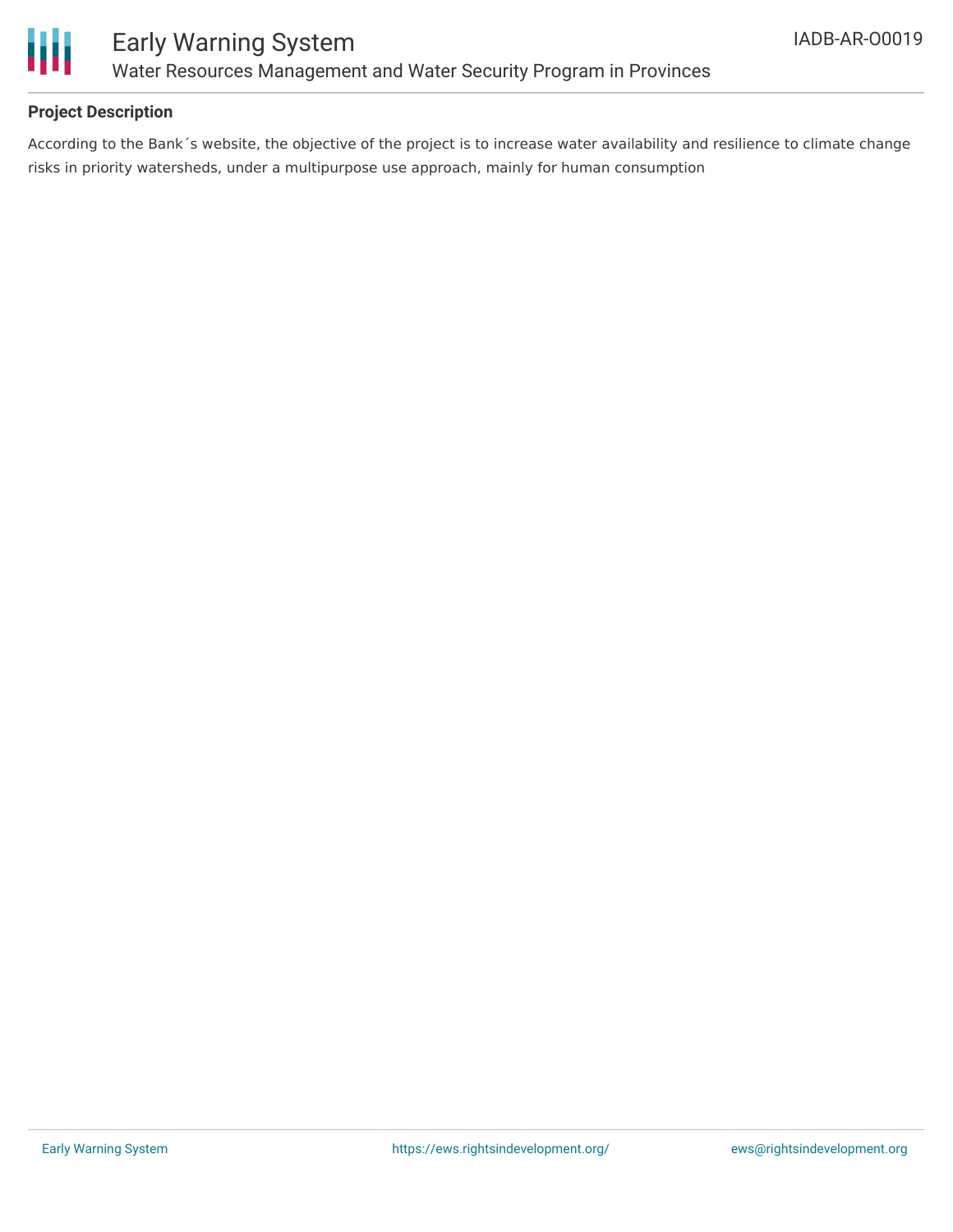

#### **Investment Description**

• Inter-American Development Bank (IADB)

The description of investment type was not available at the time of the snapshot. As a "Container" Project Type, the project is linked to the project "Water Resources Management and Aqueducts in Provinces Program (Catamarca-Santiago del Estero Aqueduct)" - IADB-AR-L1346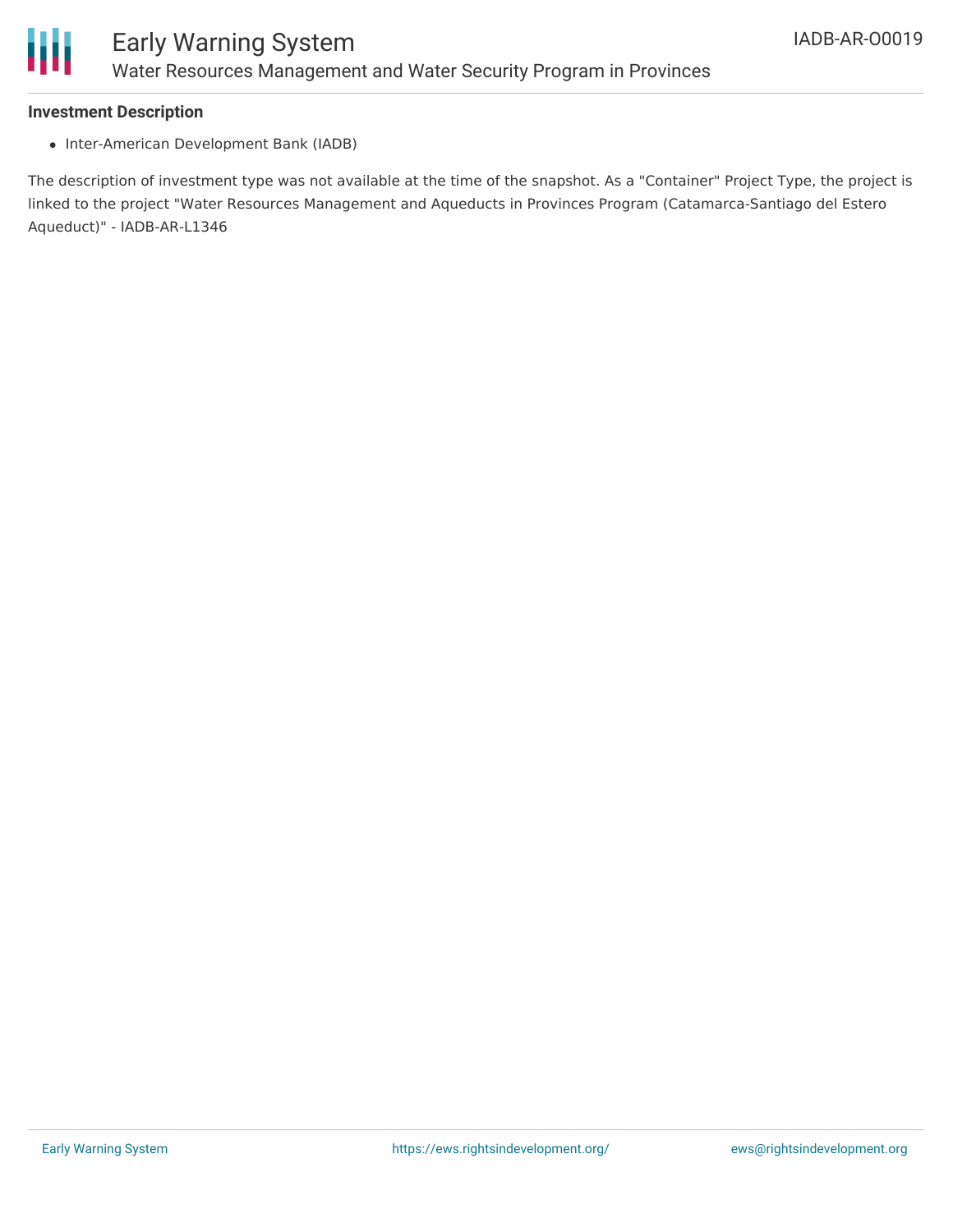

#### **Contact Information**

#### ACCOUNTABILITY MECHANISM OF IADB

The Independent Consultation and Investigation Mechanism (MICI) is the independent complaint mechanism and fact-finding body for people who have been or are likely to be adversely affected by an Inter-American Development Bank (IDB) or Inter-American Investment Corporation (IIC)-funded project. If you submit a complaint to MICI, they may assist you in addressing the problems you raised through a dispute-resolution process with those implementing the project and/or through an investigation to assess whether the IDB or IIC is following its own policies for preventing or mitigating harm to people or the environment. You can submit a complaint by sending an email to MICI@iadb.org. You can learn more about the MICI and how to file a complaint at http://www.iadb.org/en/mici/mici,1752.html (in English) or http://www.iadb.org/es/mici/mici,1752.html (Spanish).